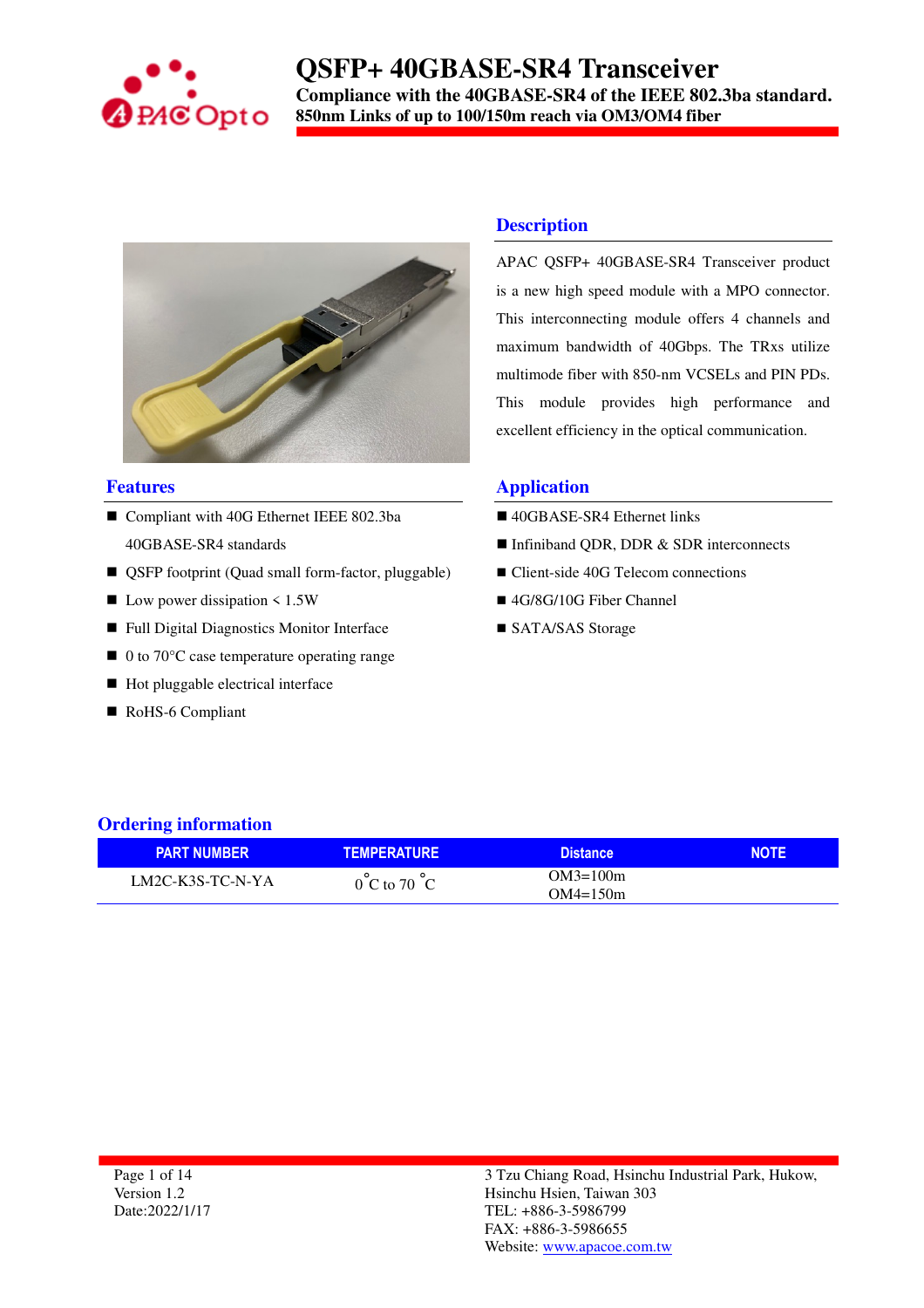

### **Absolute Maximum Ratings**

Not necessarily applied together. Exceeding these values may cause permanent damage. Functional operation under these conditions is not implied.

| <b>PARAMETER</b>                   | <b>SYMBOL</b> | <b>MIN</b> | <b>MAX</b>  | <b>UNITS</b> | <b>NOTE</b> |
|------------------------------------|---------------|------------|-------------|--------------|-------------|
| Storage Temperature                | $T_S$         | $-40$      | 85          | $^{\circ}C$  |             |
| 3.3V Power Supply Voltage          | <i>Vcc</i>    | $-0.5$     | 3.6         |              |             |
| Data Input Voltage — Single Ended  |               | $-0.5$     | $Vec{+}0.5$ | V            |             |
| <b>Relative Humidity</b>           | RH            |            | 85          | $\%$         |             |
| Rx Optical Damage Threshold / Lane | DT            | 3.4        |             | dBm          |             |

### **Recommend Operating Condition**

| <b>PARAMETER</b>                                              | <b>SYMBOL</b> | <b>MIN</b>     | TYP.    | <b>MAX</b> | <b>UNITS</b> | <b>NOTE</b> |
|---------------------------------------------------------------|---------------|----------------|---------|------------|--------------|-------------|
| Case Temperature                                              | Tc            | $\mathbf{0}$   | 40      | 70         | $^{\circ}C$  |             |
| 3.3V Power Supply Voltage                                     | <i>Vcc</i>    | 3.135          | 3.3     | 3.465      | V            |             |
| Signal Rate per Channel                                       | B             |                | 10.3125 |            | GB/s         |             |
| Control Input Voltage High                                    | Vih           | $\overline{2}$ |         | $Vec+0.3$  | V            |             |
| Control Input Voltage Low                                     | Vil           | $-0.3$         |         | 0.8        | V            |             |
| Two Wire Serial(TWS)Interface<br><b>Clock Rate</b>            |               |                |         | 400        | KHz          |             |
| Receiver Differential Data Output<br>Load                     | $Z_d$         |                | 100     |            | Ohms         |             |
| Fiber Length: $500$ MHz $\cdot$ km $50 \mu m$<br>MMF(OM2)     |               | 0.5            |         | 30         | m            |             |
| Fiber Length: $2000$ MHz $\cdot$ km $50 \mu$ m<br>MMF (OM3)   |               | 0.5            |         | 100        | m            |             |
| Fiber Length: $4700$ MHz $\bullet$ km $50 \mu$ m<br>MMF (OM4) |               | 0.5            |         | 150        | m            |             |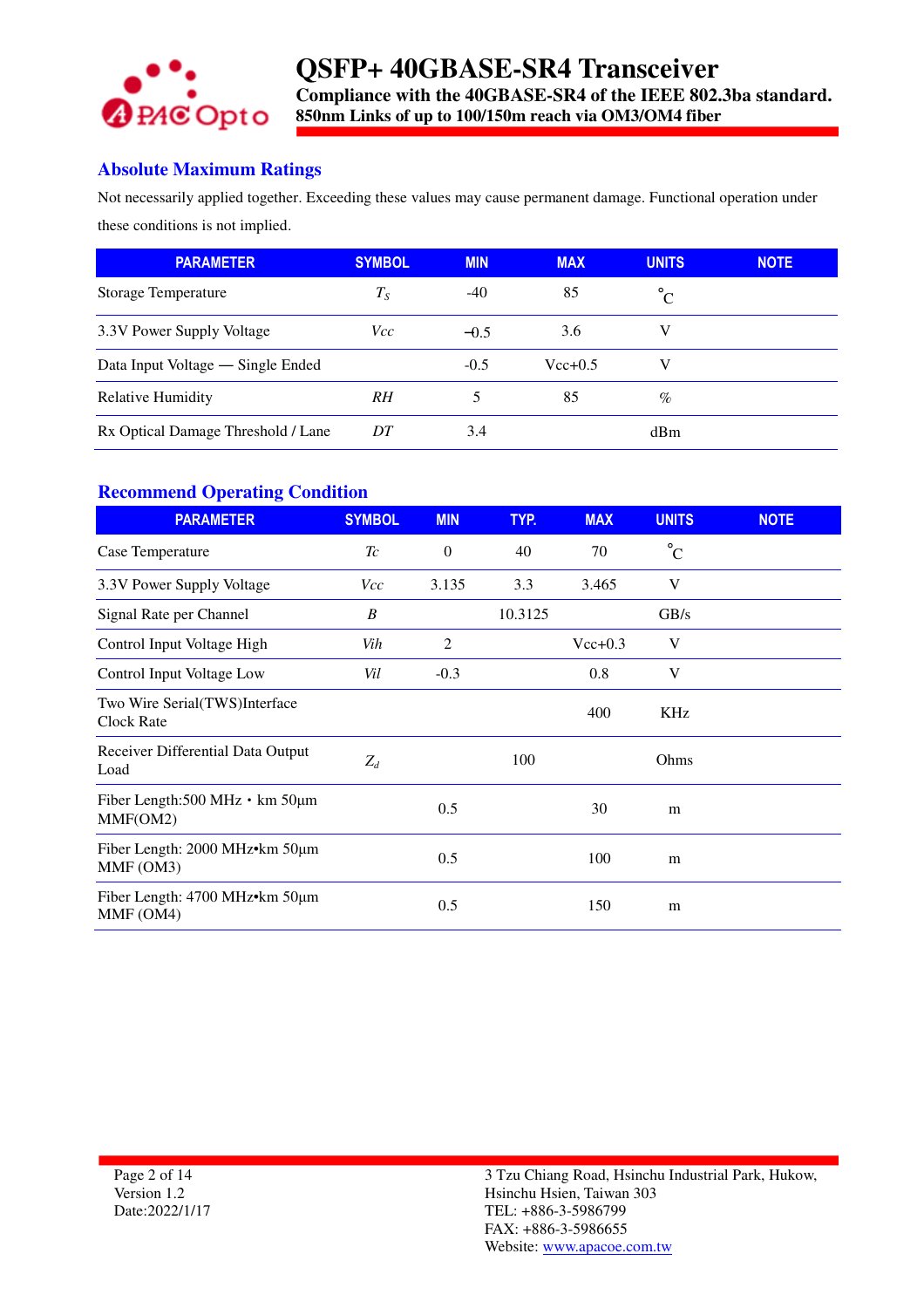

**Compliance with the 40GBASE-SR4 of the IEEE 802.3ba standard. 850nm Links of up to 100/150m reach via OM3/OM4 fiber** 

### **Transmitter Electrical characteristics**

| <b>PARAMETER</b>                                             | <b>SYMBOL</b>              | <b>MIN</b> | TYP.<br><b>MAX</b>                          | <b>UNITS</b> | <b>NOTE</b> |
|--------------------------------------------------------------|----------------------------|------------|---------------------------------------------|--------------|-------------|
| Power Consumption                                            | $\boldsymbol{P}$           |            | 1.5                                         | W            |             |
| Power Supply Current                                         | <i>Icc</i>                 |            | 450                                         | mA           |             |
| TRx Power-On Initialization Time                             |                            |            | 2000                                        | ms           | Note 1      |
| Data Input Differential Peak-to-Peak<br><b>Voltage Swing</b> | $V_{\textit{\text{DIFF}}}$ | 200        | 1200                                        | mVpp         |             |
| Differential Input Return Loss                               |                            |            | Per IEEE 802.3ba, Section 86A.4.1.1         | dB           | Note 2      |
| Differential to Common Mode Input<br><b>Return Loss</b>      |                            | 10         |                                             | dB           | Note 2      |
| J2 Jitter Tolerance                                          | Jt2                        | 0.17       |                                             | UI           |             |
| <b>J9 Jitter Tolerance</b>                                   | Jt9                        | 0.29       |                                             | UI           |             |
| Eye Mask Coordinates:<br>X1, X2; Y1, Y2.                     |                            |            | Specification Value<br>0.11, 0.31; 95, 350. | UI: mV       | Note 3      |

### **Receiver Electrical characteristics**

| <b>PARAMETER</b>                                       | <b>SYMBOL</b> | <b>MIN</b> | TYP.                                | <b>MAX</b> | <b>UNITS</b> | <b>NOTE</b> |
|--------------------------------------------------------|---------------|------------|-------------------------------------|------------|--------------|-------------|
| Data Output Differential<br>Peak-to-Peak Voltage Swing |               | 200        |                                     | 900        | mVpp         | Note 4      |
| Output Transition Time 20% to 80%                      | Tr, Tf        | 28         |                                     |            | ps           |             |
| Differential Output Return Loss                        |               |            | Per IEEE 802.3ba, Section 86A.4.2.1 |            | dB           | Note 2      |
| Common Mode Output Return Loss                         |               |            | Per IEEE 802.3ba, Section 86A.4.2.2 |            | dB           | Note 2      |
| Output Total Jitter                                    |               |            |                                     | 62         | ps           |             |
| J2 Jitter Output                                       | Jo2           |            |                                     | 0.42       | UI           |             |
| <b>J9 Jitter Output</b>                                | Jo9           |            |                                     | 0.65       | UI           |             |
| Eye Mask Coordinates:                                  |               |            | Specification Value                 |            | UI: mV       | Note 3      |
| X1, X2: Y1, Y2.                                        |               |            | 0.29, 0.5; 150, 425.                |            |              |             |

Note 1: "Initialization Time" is the time from when the supply voltages reach and remain above the minimum "Recommended Operating Conditions" to the time when the module enables TWS access. The module at that point is fully functional.

Note 2: 10M to 11.1 GHz according to IEEE 802.3ba specification.

Note 3: Hit ratio=  $5 \times 10-5$  per sample.

Note 4: AC-Coupled with 100Ω differential output impedance.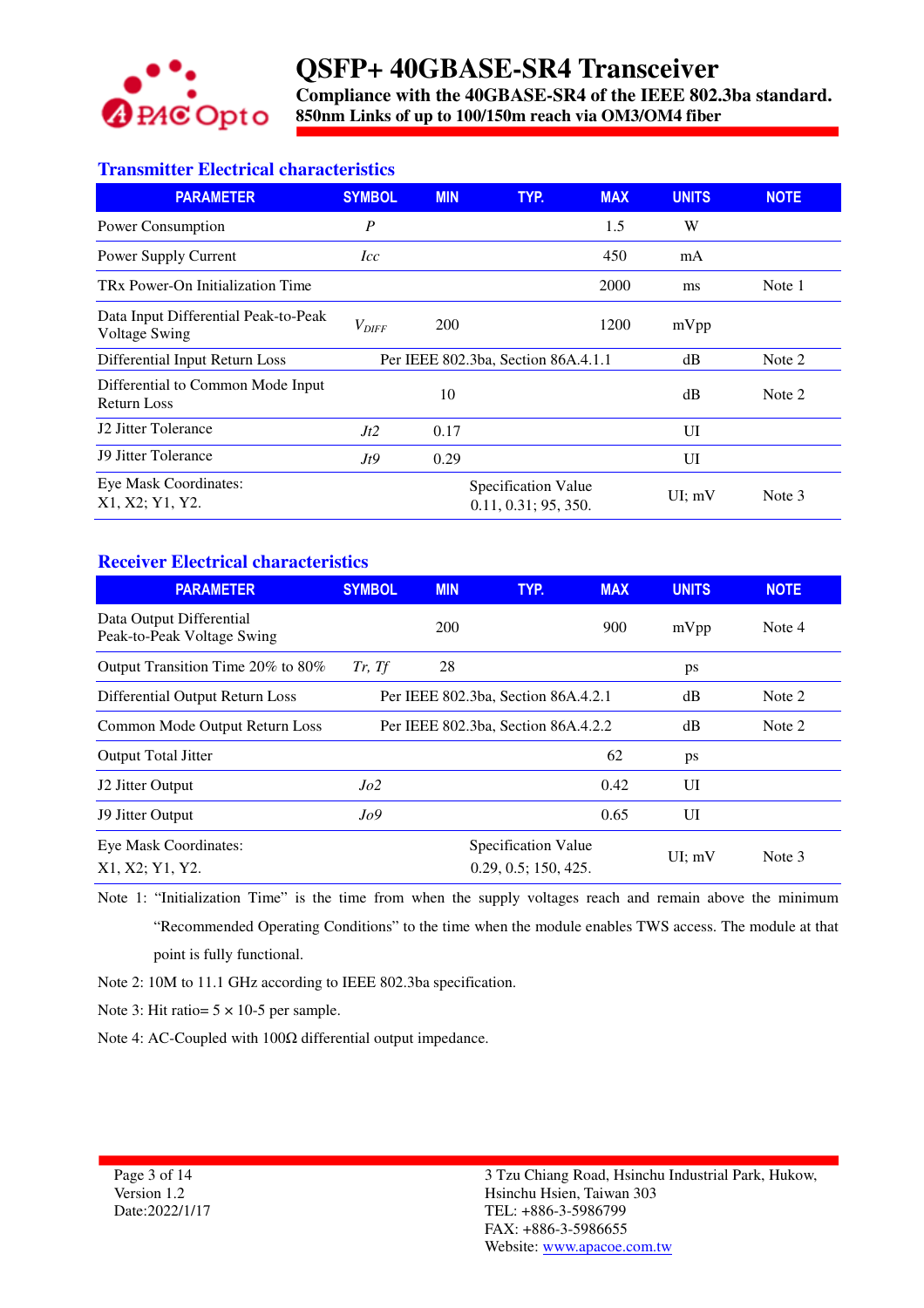

**Compliance with the 40GBASE-SR4 of the IEEE 802.3ba standard. 850nm Links of up to 100/150m reach via OM3/OM4 fiber** 

### **Transmitter Optical characteristics**

| <b>PARAMETER</b>                                              | <b>SYMBOL</b>   | <b>MIN</b>                        | TYP.                | <b>MAX</b> | <b>UNITS</b> | <b>NOTE</b> |
|---------------------------------------------------------------|-----------------|-----------------------------------|---------------------|------------|--------------|-------------|
| Central Wavelength                                            | λ               | 840                               |                     | 860        | nm           |             |
| Spectral Width – RMS                                          | Δλ              |                                   |                     | 0.65       | nm           |             |
| Average Output Power, each lane                               | PO <sub>1</sub> | $-7.6$                            |                     | 2.4        | dBm          |             |
| <b>Output Optical Modulation</b><br>Amplitude, per lane       | <i>OMA</i>      | $-5.6$                            |                     |            | dBm          |             |
| Difference in Power between any<br>Two Lanes in OMA           |                 |                                   |                     | 4.0        | dB           |             |
| <b>Transmitter and Dispersion Penalty</b><br>(TDP,) each Lane | <b>TDP</b>      |                                   |                     | 3.5        | dB           |             |
| <b>Optical Extinction Ratio</b>                               | ER              | 3                                 |                     |            | dB           |             |
| Disabled Output Optical Power                                 | PO OFF          |                                   |                     | $-30$      | dBm          |             |
| Eye Mask Coordinates:                                         |                 |                                   | Specification Value |            |              |             |
| X1, X2, X3; Y1, Y2, Y3.                                       |                 | 0.23, 0.34, 0.43; 0.27, 0.35, 0.4 |                     | UI         | Note 1       |             |

### **Receiver Optical characteristics**

| <b>PARAMETER</b>                                 | <b>SYMBOL</b> | <b>MIN</b> | TYP. | <b>MAX</b> | <b>UNITS</b> | <b>NOTE</b> |
|--------------------------------------------------|---------------|------------|------|------------|--------------|-------------|
| Central wavelength, each lane                    | λ             | 840        | 850  | 860        | nm           |             |
| Damage Threshold                                 |               | 3.4        |      |            | dBm          |             |
| Average power at receiver input,<br>each lane    | $P_{IN}$      | $-9.5$     |      | 2.4        | dBm          |             |
| Stressed sensitivity(OMA)                        |               |            |      | $-5.4$     | dBm          | Note 2      |
| Non-stressed sensitivity<br>(Average), each lane |               |            |      | $-7.5$     | dBm          | Note 2      |
| <b>LOS</b> Assert                                | $P_A$         | $-30$      |      |            | dBm          |             |
| LOS De-Assert                                    | $P_D$         |            |      | -9         | dBm          |             |
| <b>LOS Hysteresis</b>                            |               | 0.5        |      |            | dB           |             |

Note 1: Hit ratio=  $5 \times 10-5$  per sample.

Note 2: Measured with 10.3125-Gbps of PRBS-31 at  $10^{-12}$  BER.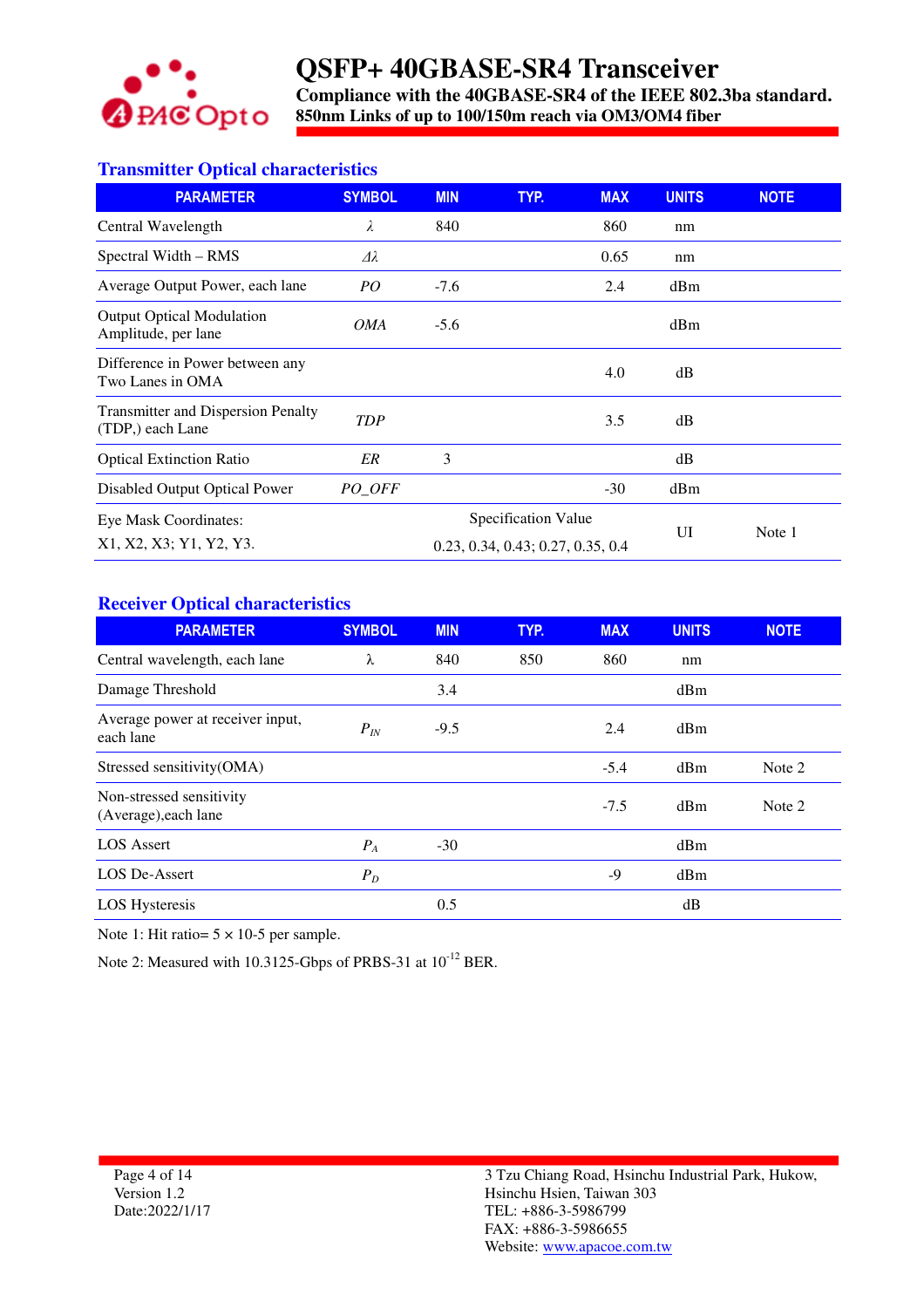

### **QSFP+ 40GBASE-SR4 Transceiver Compliance with the 40GBASE-SR4 of the IEEE 802.3ba standard. 850nm Links of up to 100/150m reach via OM3/OM4 fiber**

### **Pad assignment and Description**



### **Top Side Viewed From Top**

### **Bottom Side Viewed From Bottom**

| <b>PIN</b> | <b>LOGIC</b> | <b>SYMBOL</b> | <b>DESCRIPTION</b>                         | <b>PLUG SEQUENCE</b> | <b>NOTE</b> |
|------------|--------------|---------------|--------------------------------------------|----------------------|-------------|
| 1          |              | <b>GND</b>    | Ground                                     | 1                    | Note 1      |
| 2          | $CML-I$      | Tx2n          | <b>Transmitter Inverted Data Input</b>     | 3                    |             |
| 3          | CML-I        | Tx2p          | Transmitter Non-Inverted Data Input        | 3                    |             |
| 4          |              | <b>GND</b>    | Ground                                     |                      | Note 1      |
| 5          | CML-I        | Tx4n          | Transmitter Inverted Data Input            | 3                    |             |
| 6          | CML-I        | Tx4p          | <b>Transmitter Non-Inverted Data Input</b> | 3                    |             |
| 7          |              | <b>GND</b>    | Ground                                     |                      | Note 1      |
| 8          | LVTTL-I      | ModSelL       | Module Select                              | 3                    |             |
| 9          | LVTTL-I      | ResetL        | <b>Module Reset</b>                        | 3                    |             |
| 10         |              | Vcc Rx        | +3.3V Power Supply Receiver                | 2                    | Note 2      |
| 11         | LVCMOS-I/O   | <b>SCL</b>    | 2-wire serial interface clock              | 3                    |             |
| 12         | LVCMOS-I/O   | <b>SDA</b>    | 2-wire serial interface data               | 3                    |             |
| 13         |              | <b>GND</b>    | Ground                                     |                      | Note 2      |
| 14         | $CML-O$      | Rx3p          | Receiver Non- Inverted Data Output         | 3                    |             |
| 15         | $CML-O$      | Rx3n          | Receiver Inverted Data Output              | 3                    |             |
| 16         |              | <b>GND</b>    | Ground                                     |                      | Note 1      |
| 17         | $CML-O$      | Rx1p          | Receiver Non- Inverted Data Output         | 3                    |             |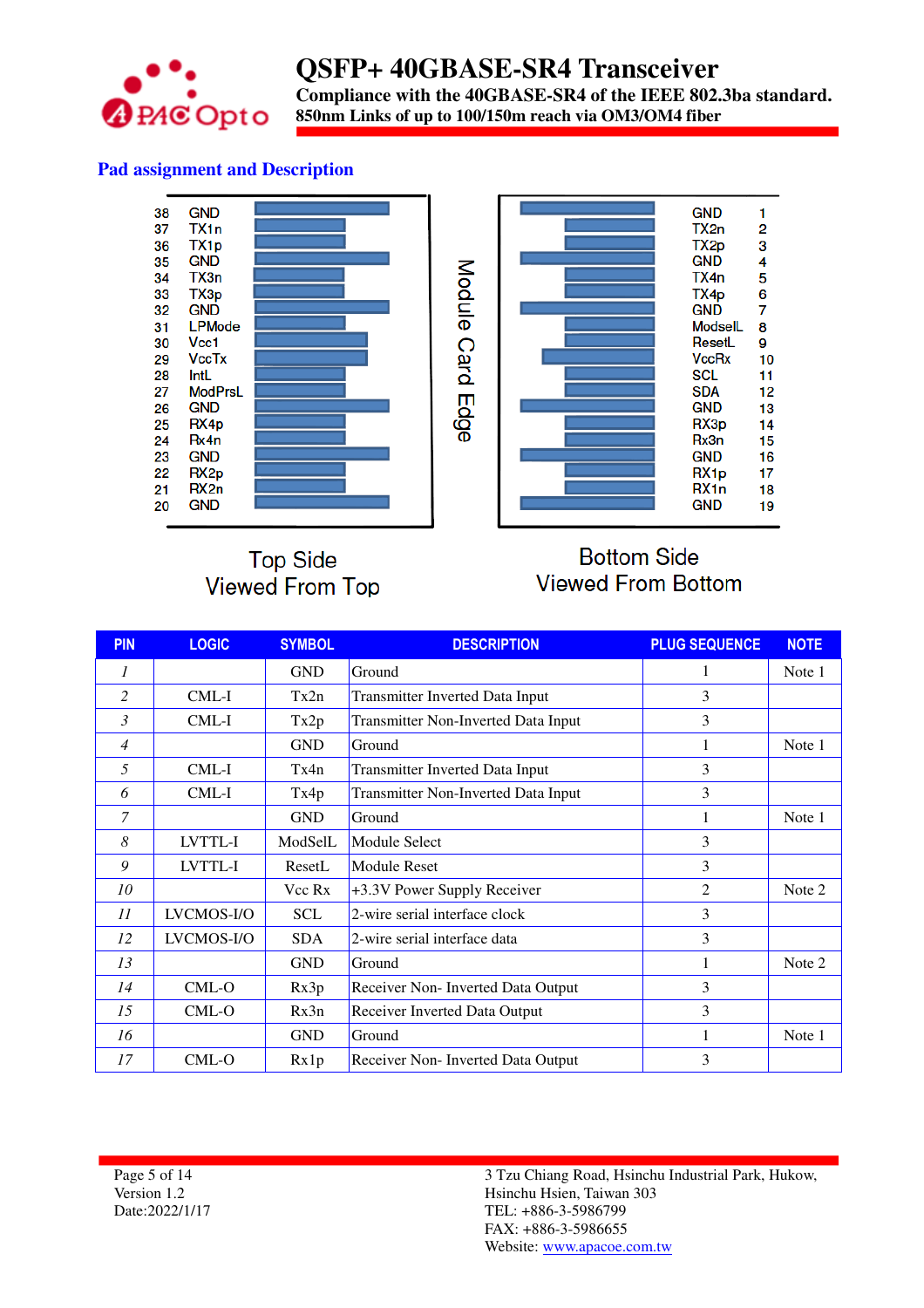

**Compliance with the 40GBASE-SR4 of the IEEE 802.3ba standard. 850nm Links of up to 100/150m reach via OM3/OM4 fiber** 

| <b>PIN</b> | <b>LOGIC</b> | <b>SYMBOL</b> | <b>DESCRIPTION</b>                         | <b>PLUG SEQUENCE</b> | <b>NOTE</b> |
|------------|--------------|---------------|--------------------------------------------|----------------------|-------------|
| 18         | $CML-O$      | Rx1n          | Receiver Inverted Data Output              | 3                    |             |
| 19         |              | <b>GND</b>    | Ground                                     | 1                    | Note 1      |
| 20         |              | <b>GND</b>    | Ground                                     | 1                    | Note 1      |
| 21         | $CML-O$      | Rx2n          | Receiver Inverted Data Output              | 3                    |             |
| 22         | $CML-O$      | Rx2P          | Receiver Non- Inverted Data Output         | 3                    |             |
| 23         | Logic        | <b>GND</b>    | Ground                                     | 1                    | Note 1      |
| 24         | CML-O        | Rx4n          | Receiver Inverted Data Output              | 3                    |             |
| 25         | CML-O        | Rx4p          | Receiver Non- Inverted Data Output         | 3                    |             |
| 26         |              | <b>GND</b>    | Ground                                     | 1                    | Note 1      |
| 27         | LVTTL-O      | ModPrsL       | <b>Module Present</b>                      | 3                    |             |
| 28         | LVTTL-O      | IntL          | Interrupt                                  | 3                    |             |
| 29         | LVCMOS-I/O   | Vcc Tx        | +3.3V Power Supply transmitter             | $\overline{2}$       | Note 2      |
| 30         |              | Vcc1          | +3.3V Power Supply                         | $\overline{2}$       | Note 2      |
| 31         | LVTTL-I      | LPMode        | Low Power Mode                             | 3                    |             |
| 32         |              | <b>GND</b>    | Ground                                     |                      | Note 1      |
| 33         | CML-I        | Tx3p          | <b>Transmitter Non-Inverted Data Input</b> | 3                    |             |
| 34         | CML-I        | Tx3n          | Transmitter Inverted Data Input            | 3                    |             |
| 35         |              | <b>GND</b>    | Ground                                     |                      | Note 1      |
| 36         | $CML-I$      | Tx1p          | Transmitter Non- Inverted Data Input       | 3                    |             |
| 37         | CML-I        | Tx1n          | Transmitter Inverted Data Input            | 3                    |             |
| 38         |              | <b>GND</b>    | Ground                                     |                      | Note 1      |

- Note 1: GND is the symbol for signal and supply (power) common for the QSFP module. All are common within the QSFP+ module and all module voltages are referenced to this potential unless otherwise noted. Connect these directly to the host board signal-common ground plane.
- Note 2: Vcc Rx, Vcc1 and Vcc Tx are the receiver and transmitter power supplies and shall be applied concurrently. Requirements defined for the host side of the Host Edge Card Connector are listed in Table. Recommended host board power supply filtering is shown in Host board power supply circuit. Vcc Rx Vcc1 and Vcc Tx may be internally connected within the QSFP+ module in any combination. The connector pins are each rated for a maximum current of 500 mA.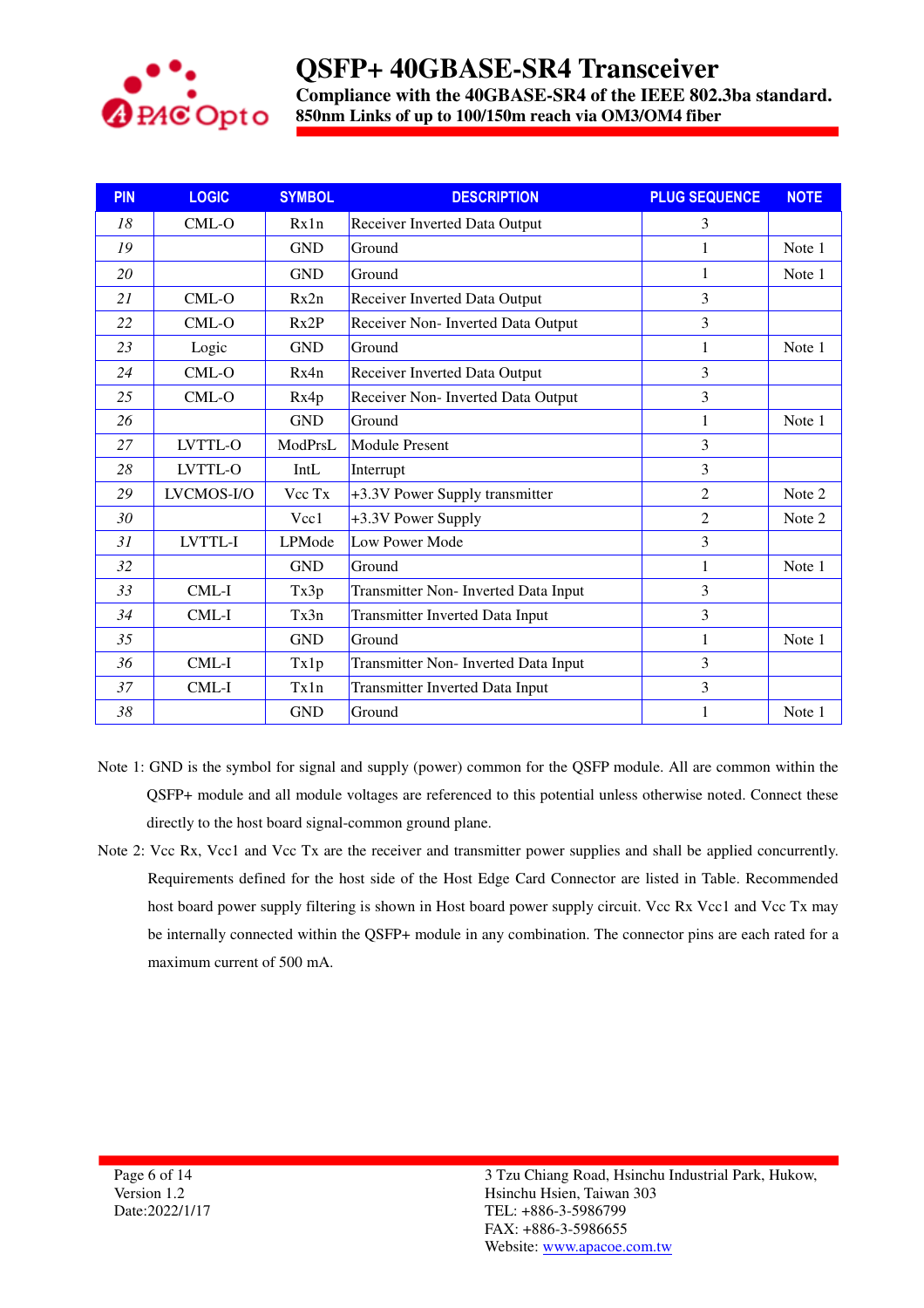

**Compliance with the 40GBASE-SR4 of the IEEE 802.3ba standard. 850nm Links of up to 100/150m reach via OM3/OM4 fiber** 

### **Host board power supply circuit**



Page 7 of 14 Version 1.2 Date:2022/1/17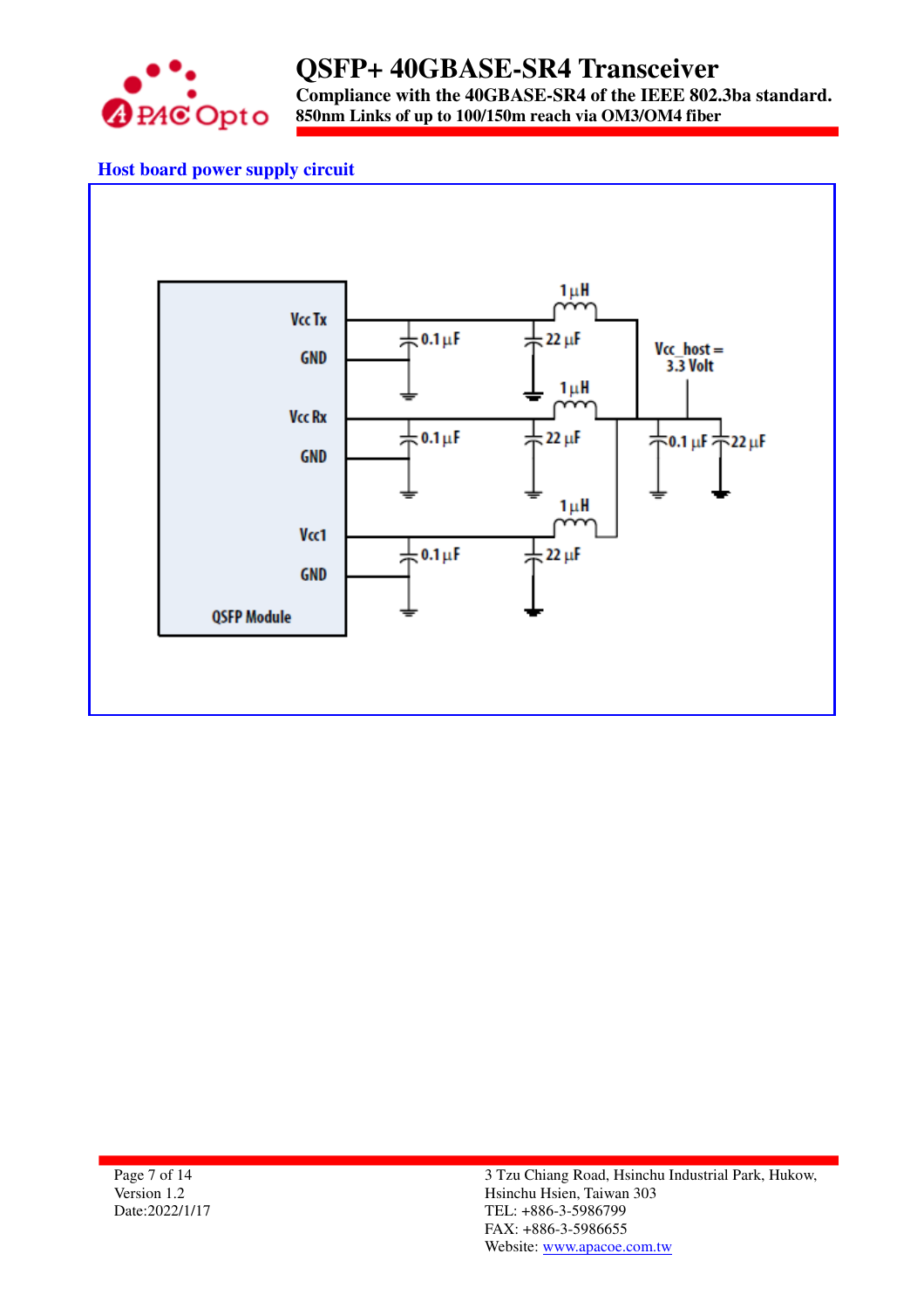

**Compliance with the 40GBASE-SR4 of the IEEE 802.3ba standard.**

### **850nm Links of up to 100/150m reach via OM3/OM4 fiber**

### **Recommended Interface circuit**



Page 8 of 14 Version 1.2 Date:2022/1/17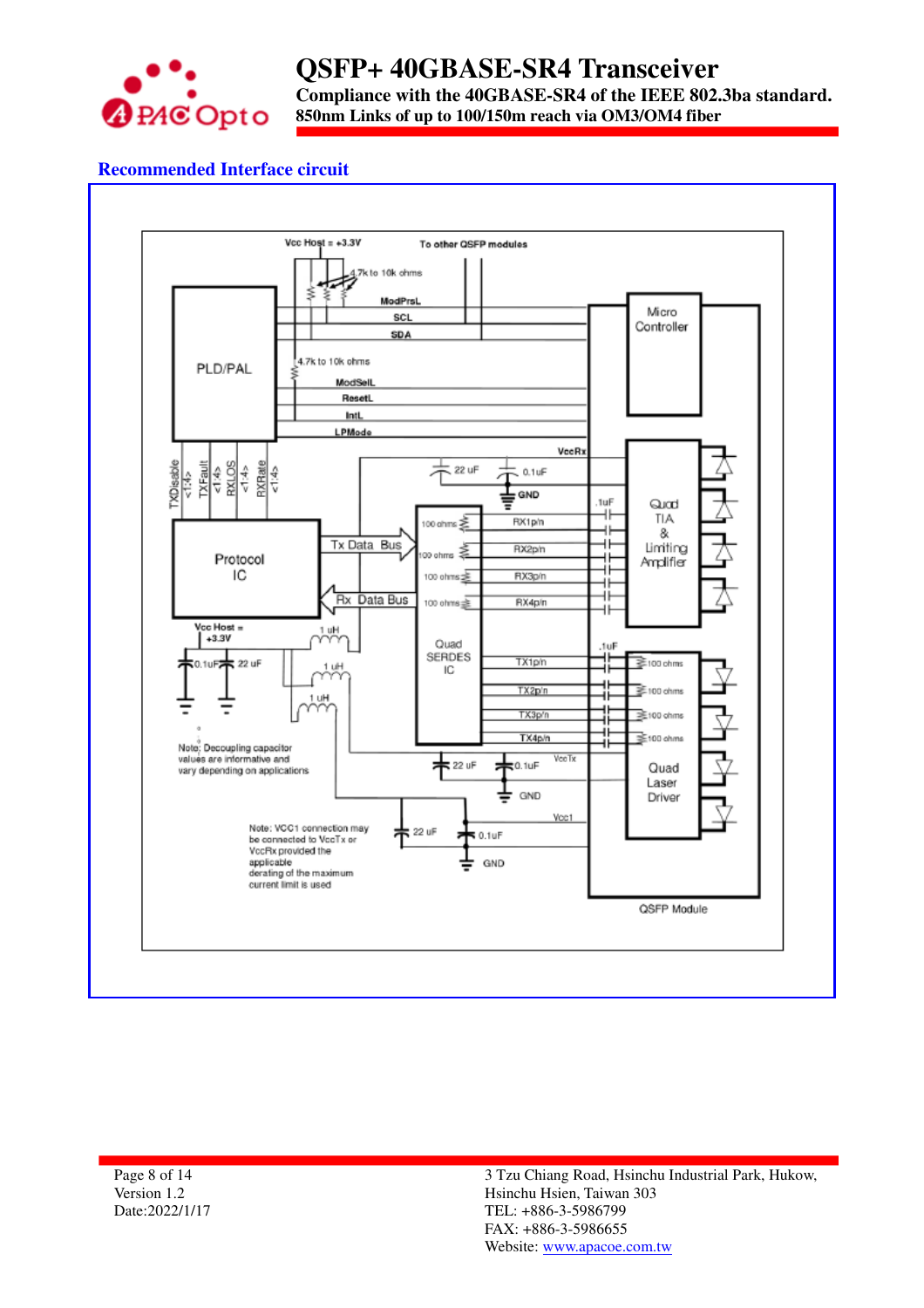

**Dimensions** 



Page 9 of 14 Version 1.2 Date:2022/1/17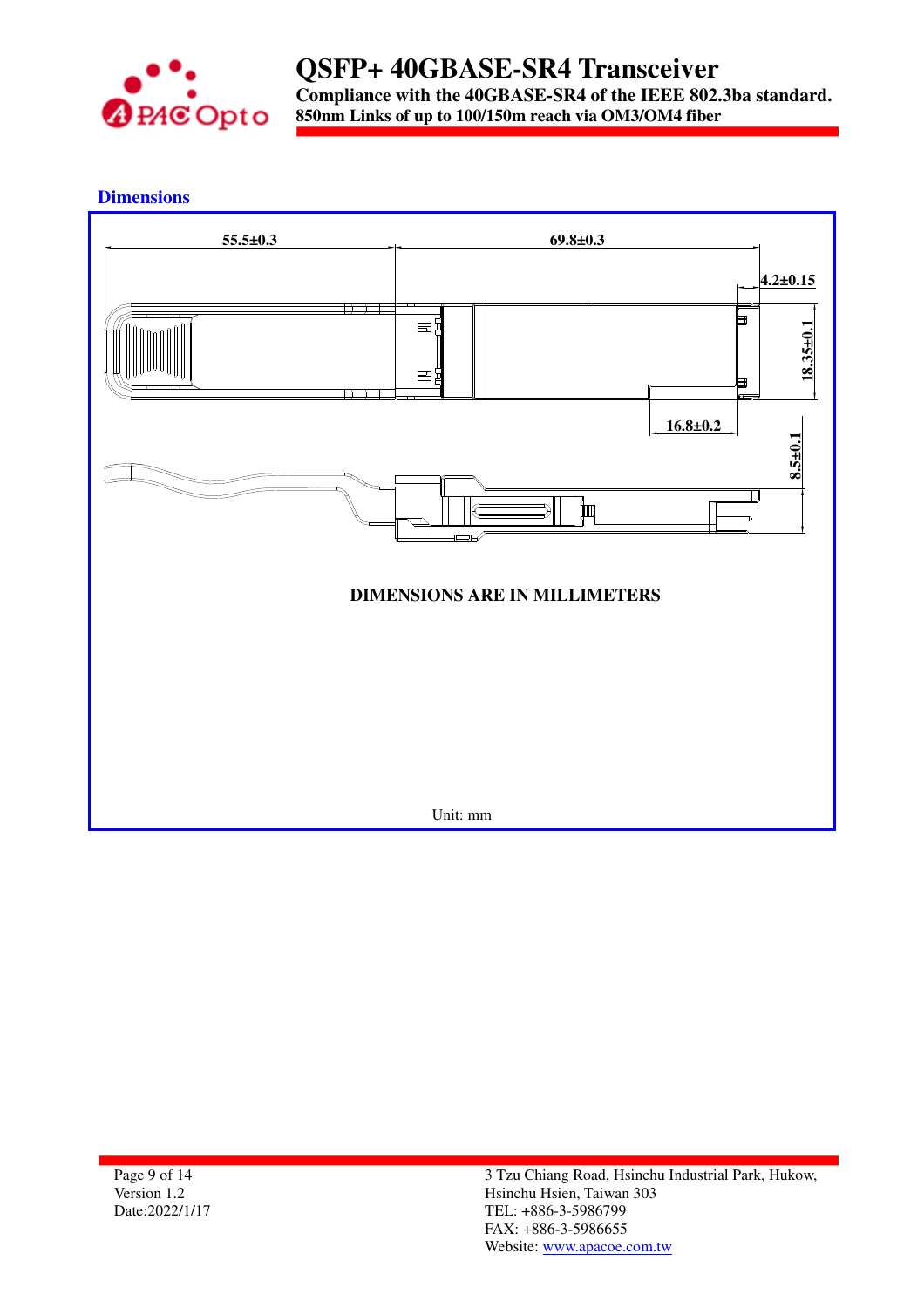

### **Memory Map**

The memory map is structured as a single address and multiple page approaches, according to the QSFP+ SFF-8436 MSA specification as shown in the below. For more detailed description of this memory map or lower pages, please see our Memory Map document with flexible customization settings.



Page 10 of 14 Version 1.2 Date:2022/1/17 3 Tzu Chiang Road, Hsinchu Industrial Park, Hukow, Hsinchu Hsien, Taiwan 303 TEL: +886-3-5986799 FAX: +886-3-5986655 Website: www.apacoe.com.tw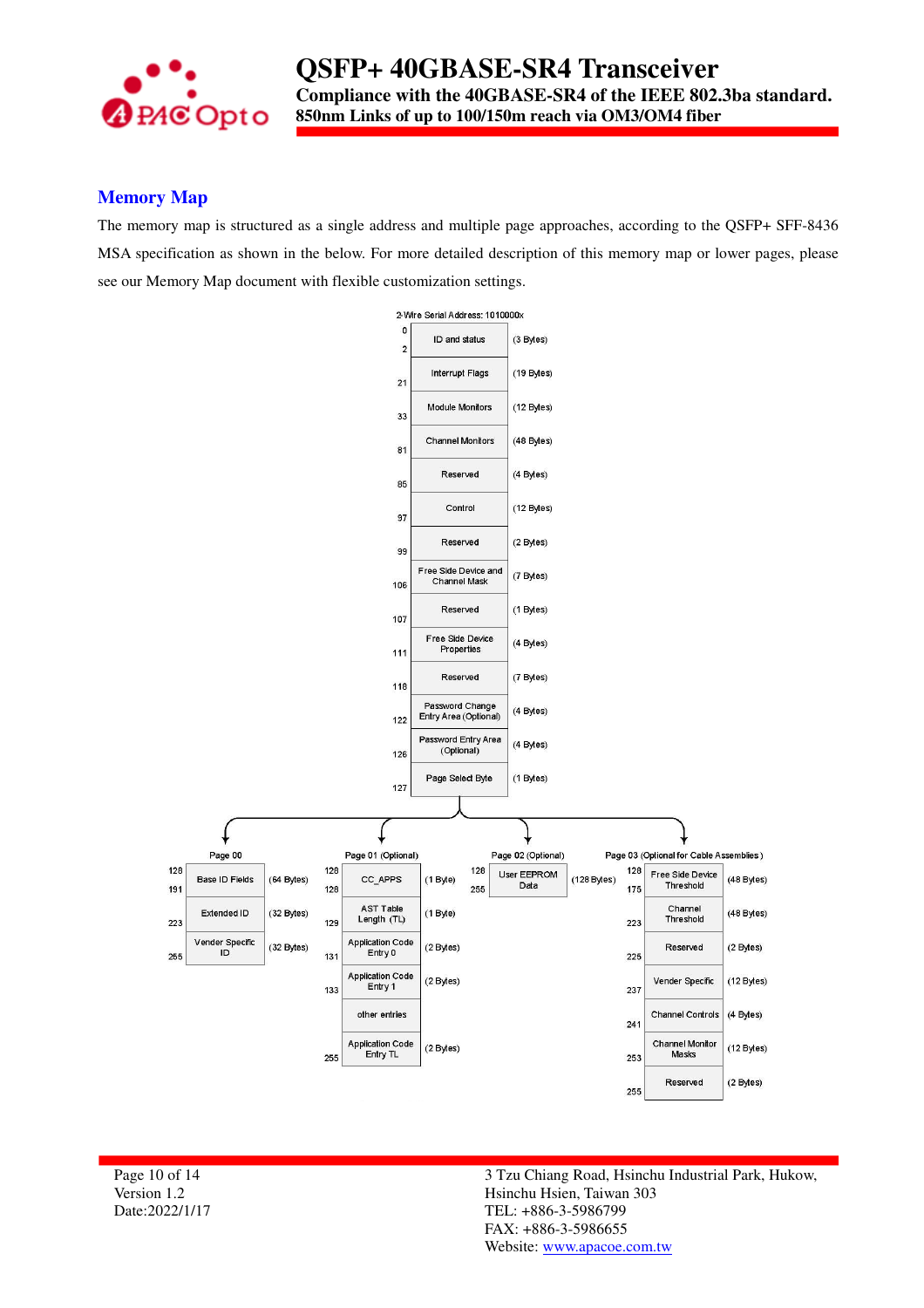

### **EEPROM Serial ID Memory contents**

| <b>Address</b> | Hex   | <b>Fields</b>                         | <b>Result</b>                                                                                                       |
|----------------|-------|---------------------------------------|---------------------------------------------------------------------------------------------------------------------|
| 128            | OD(H) | <b>Identifier</b>                     | QSFP+                                                                                                               |
| 129            | 00(H) | <b>Ext.Identifier</b>                 | No CDR in RX; No CDR in TX; No CLEI code present in Page<br>02h; Power Level1 Module(1.5W max. power dissipation.); |
| 130            | 0C(H) | Connector                             | <b>MPO</b>                                                                                                          |
| 131            | 04(H) | <b>Transceiver</b>                    | 40GBASE-SR4;                                                                                                        |
| 132            | 00(H) | <b>Transceiver</b>                    | N/A                                                                                                                 |
| 133            | 00(H) | <b>Transceiver</b>                    | N/A                                                                                                                 |
| 134            | 00(H) | <b>Transceiver</b>                    | N/A                                                                                                                 |
| 135            | 00(H) | <b>Transceiver</b>                    | N/A                                                                                                                 |
| 136            | 00(H) | <b>Transceiver</b>                    | N/A                                                                                                                 |
| 137            | 00(H) | <b>Transceiver</b>                    | N/A                                                                                                                 |
| 138            | 00(H) | <b>Transceiver</b>                    | N/A                                                                                                                 |
| 139            | 05(H) | <b>Encoding</b>                       | 64B66B                                                                                                              |
| 140            | 67(H) | <b>BR-Nominal</b>                     | <b>10.3Gbps</b>                                                                                                     |
| 141            | 00(H) | <b>Extended RateSelect Compliance</b> |                                                                                                                     |
| 142            | 00(H) | Length(SMF)-km                        | N/A                                                                                                                 |
| 143            | 96(H) | $Length(E-50\mu m)$                   | 150(units of 2m)                                                                                                    |
| 144            | 00(H) | Length(50µm)                          | N/A                                                                                                                 |
| 145            | 00(H) | Length(62.5µm)                        | N/A                                                                                                                 |
| 146            | 00(H) | Length(Copper)                        | N/A                                                                                                                 |
| 147            | 00(H) | <b>Device Tech</b>                    | Transmitter not Tunable; PIN detector; Uncooled transmitter<br>device; No wavelength control;                       |
| 148            | 41(H) | Vendor name                           | $\mathbf{A}$                                                                                                        |
| 149            | 50(H) | Vendor name                           | $\mathbf{P}$                                                                                                        |
| 150            | 41(H) | Vendor name                           | A                                                                                                                   |
| 151            | 43(H) | Vendor name                           | $\mathbf C$                                                                                                         |
| 152            | 4F(H) | Vendor name                           | $\bf{0}$                                                                                                            |
| 153            | 45(H) | Vendor name                           | ${\bf E}$                                                                                                           |
| 154            | 20(H) | Vendor name                           |                                                                                                                     |
| 155            | 20(H) | Vendor name                           |                                                                                                                     |
| 156            | 20(H) | Vendor name                           |                                                                                                                     |
| 157            | 20(H) | Vendor name                           |                                                                                                                     |

Page 11 of 14 Version 1.2 Date:2022/1/17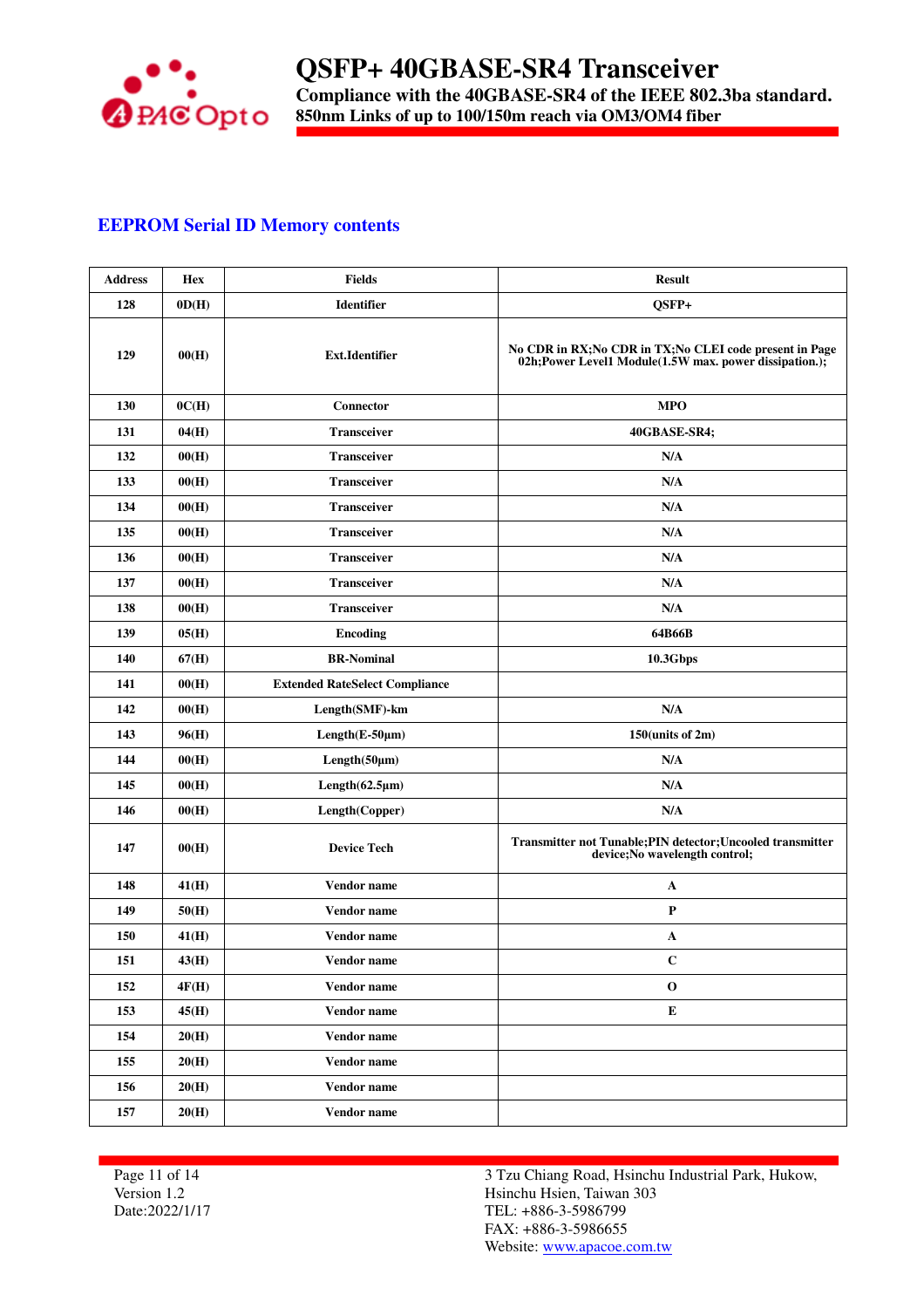

**Compliance with the 40GBASE-SR4 of the IEEE 802.3ba standard.**

**850nm Links of up to 100/150m reach via OM3/OM4 fiber** 

| 158 | 20(H)        | Vendor name                  |                                                                                                                                      |
|-----|--------------|------------------------------|--------------------------------------------------------------------------------------------------------------------------------------|
| 159 | 20(H)        | Vendor name                  |                                                                                                                                      |
| 160 | 20(H)        | Vendor name                  |                                                                                                                                      |
| 161 | 20(H)        | Vendor name                  |                                                                                                                                      |
| 162 | 20(H)        | Vendor name                  |                                                                                                                                      |
| 163 | 20(H)        | Vendor name                  |                                                                                                                                      |
| 164 | 06(H)        | <b>Extended Module Codes</b> | DDR;QDR;                                                                                                                             |
| 165 | 00(H)        | Vendor OUI                   | $\pmb{0}$                                                                                                                            |
| 166 | 0F(H)        | <b>Vendor OUI</b>            | 0F                                                                                                                                   |
| 167 | 99(H)        | <b>Vendor OUI</b>            | 99                                                                                                                                   |
| 168 | 4C(H)        | <b>Vendor PN</b>             | L                                                                                                                                    |
| 169 | 4D(H)        | <b>Vendor PN</b>             | $\mathbf{M}$                                                                                                                         |
| 170 | 32(H)        | <b>Vendor PN</b>             | $\mathbf{2}$                                                                                                                         |
| 171 | 43(H)        | <b>Vendor PN</b>             | $\mathbf C$                                                                                                                          |
| 172 | 2D(H)        | <b>Vendor PN</b>             | $\blacksquare$                                                                                                                       |
| 173 | 4B(H)        | <b>Vendor PN</b>             | $\bf K$                                                                                                                              |
| 174 | 33(H)        | <b>Vendor PN</b>             | 3                                                                                                                                    |
| 175 | 53(H)        | <b>Vendor PN</b>             | ${\bf S}$                                                                                                                            |
| 176 | 2D(H)        | <b>Vendor PN</b>             | $\blacksquare$                                                                                                                       |
| 177 | 54(H)        | <b>Vendor PN</b>             | T                                                                                                                                    |
| 178 | 43(H)        | <b>Vendor PN</b>             | $\mathbf C$                                                                                                                          |
| 179 | 2D(H)        | <b>Vendor PN</b>             | $\blacksquare$                                                                                                                       |
| 180 | <b>4E(H)</b> | <b>Vendor PN</b>             | N                                                                                                                                    |
| 181 | 2D(H)        | <b>Vendor PN</b>             | $\overline{\phantom{a}}$                                                                                                             |
| 182 | 59(H)        | <b>Vendor PN</b>             | Y                                                                                                                                    |
| 183 | 41(H)        | <b>Vendor PN</b>             | A                                                                                                                                    |
| 184 | 30(H)        | Vendor rev                   | $\bf{0}$                                                                                                                             |
| 185 | 41(H)        | Vendor rev                   | A                                                                                                                                    |
| 186 | 42(H)        | Wavelength                   | 850 nm                                                                                                                               |
| 187 | 68(H)        | Wavelength                   |                                                                                                                                      |
| 188 | 07(H)        | <b>Wavelength Tolerance</b>  | $+/-10$ nm                                                                                                                           |
| 189 | D0(H)        | <b>Wavelength Tolerance</b>  |                                                                                                                                      |
| 190 | 46(H)        | <b>Max Case Temp</b>         | 70 degC                                                                                                                              |
| 191 | DE(H)        | <b>CC_BASE</b>               |                                                                                                                                      |
| 192 | 00(H)        | <b>Options</b>               | <b>Reserved</b>                                                                                                                      |
| 193 | 00(H)        | <b>Options</b>               | No RX output amplitude programming;                                                                                                  |
| 194 | 00(H)        | <b>Options</b>               | No Tx Squelch implemented; No Tx Squelch Disable<br>implemented; No Rx Output Disable capable; No Rx Squelch<br>Disable implemented; |

Page 12 of 14 Version 1.2 Date:2022/1/17 3 Tzu Chiang Road, Hsinchu Industrial Park, Hukow, Hsinchu Hsien, Taiwan 303 TEL: +886-3-5986799 FAX: +886-3-5986655 Website: www.apacoe.com.tw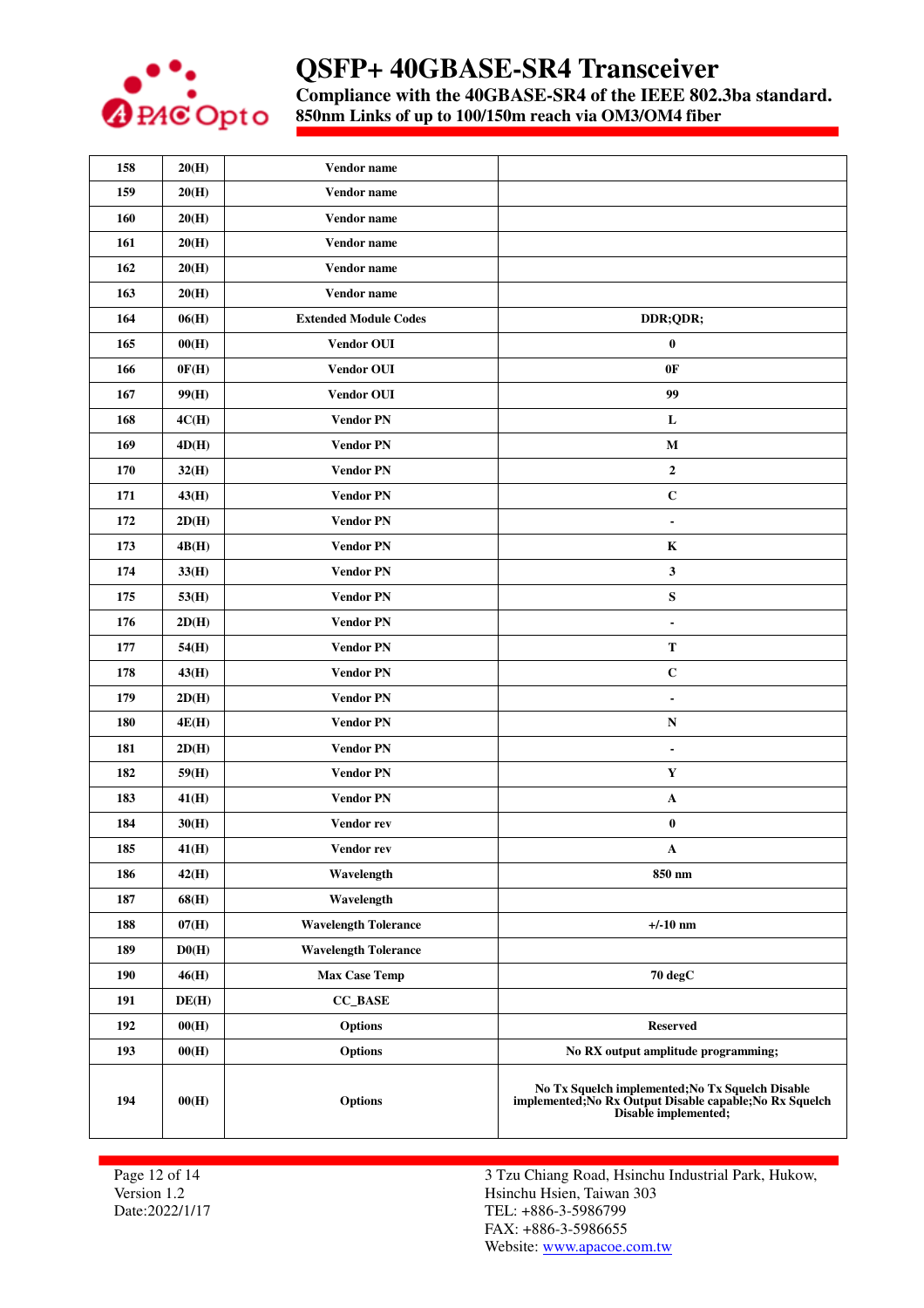

# **QSFP+ 40GBASE-SR4 Transceiver**

**Compliance with the 40GBASE-SR4 of the IEEE 802.3ba standard.**

**850nm Links of up to 100/150m reach via OM3/OM4 fiber** 

| 195 | 18(H) | <b>Options</b>                    | No Tx Loss of Signal implemented; No Tx Squelch<br>implemented; Tx_FAULT signal implemented; Tx_DISABLE<br>is implemented; No RATE_SELECT is implemented; No<br>Memory page 01 provided; No Memory page 02 provided; |
|-----|-------|-----------------------------------|----------------------------------------------------------------------------------------------------------------------------------------------------------------------------------------------------------------------|
| 196 | 20(H) | <b>Vendor SN</b>                  |                                                                                                                                                                                                                      |
| 197 | 20(H) | <b>Vendor SN</b>                  |                                                                                                                                                                                                                      |
| 198 | 20(H) | <b>Vendor SN</b>                  |                                                                                                                                                                                                                      |
| 199 | 20(H) | <b>Vendor SN</b>                  |                                                                                                                                                                                                                      |
| 200 | 20(H) | <b>Vendor SN</b>                  |                                                                                                                                                                                                                      |
| 201 | 20(H) | <b>Vendor SN</b>                  |                                                                                                                                                                                                                      |
| 202 | 20(H) | <b>Vendor SN</b>                  |                                                                                                                                                                                                                      |
| 203 | 20(H) | <b>Vendor SN</b>                  |                                                                                                                                                                                                                      |
| 204 | 20(H) | <b>Vendor SN</b>                  |                                                                                                                                                                                                                      |
| 205 | 20(H) | <b>Vendor SN</b>                  |                                                                                                                                                                                                                      |
| 206 | 20(H) | <b>Vendor SN</b>                  |                                                                                                                                                                                                                      |
| 207 | 20(H) | <b>Vendor SN</b>                  |                                                                                                                                                                                                                      |
| 208 | 20(H) | <b>Vendor SN</b>                  |                                                                                                                                                                                                                      |
| 209 | 20(H) | <b>Vendor SN</b>                  |                                                                                                                                                                                                                      |
| 210 | 20(H) | <b>Vendor SN</b>                  |                                                                                                                                                                                                                      |
| 211 | 20(H) | <b>Vendor SN</b>                  |                                                                                                                                                                                                                      |
| 212 | 20(H) | Date code                         |                                                                                                                                                                                                                      |
| 213 | 20(H) | Date code                         |                                                                                                                                                                                                                      |
| 214 | 20(H) | Date code                         |                                                                                                                                                                                                                      |
| 215 | 20(H) | Date code                         |                                                                                                                                                                                                                      |
| 216 | 20(H) | Date code                         |                                                                                                                                                                                                                      |
| 217 | 20(H) | Date code                         |                                                                                                                                                                                                                      |
| 218 | 20(H) | Date code                         |                                                                                                                                                                                                                      |
| 219 | 20(H) | Date code                         |                                                                                                                                                                                                                      |
| 220 | 08(H) | <b>Diagnostic Monitoring Type</b> | <b>Average Power;</b>                                                                                                                                                                                                |
| 221 | 00(H) | <b>Enhanced Options</b>           | The module does not supports rate selection using application<br>select table mechanism.; The module does not support rate<br>selection;                                                                             |
| 222 | 00(H) |                                   | $\mathbf{N}/\mathbf{A}$                                                                                                                                                                                              |
| 223 | C9(H) | CC_EXT                            |                                                                                                                                                                                                                      |
| 224 | 20(H) | <b>Vendor Specific</b>            |                                                                                                                                                                                                                      |
| 225 | 20(H) | <b>Vendor Specific</b>            |                                                                                                                                                                                                                      |
| 226 | 20(H) | <b>Vendor Specific</b>            |                                                                                                                                                                                                                      |
| 227 | 20(H) | <b>Vendor Specific</b>            |                                                                                                                                                                                                                      |
| 228 | 20(H) | <b>Vendor Specific</b>            |                                                                                                                                                                                                                      |

Page 13 of 14 Version 1.2 Date:2022/1/17